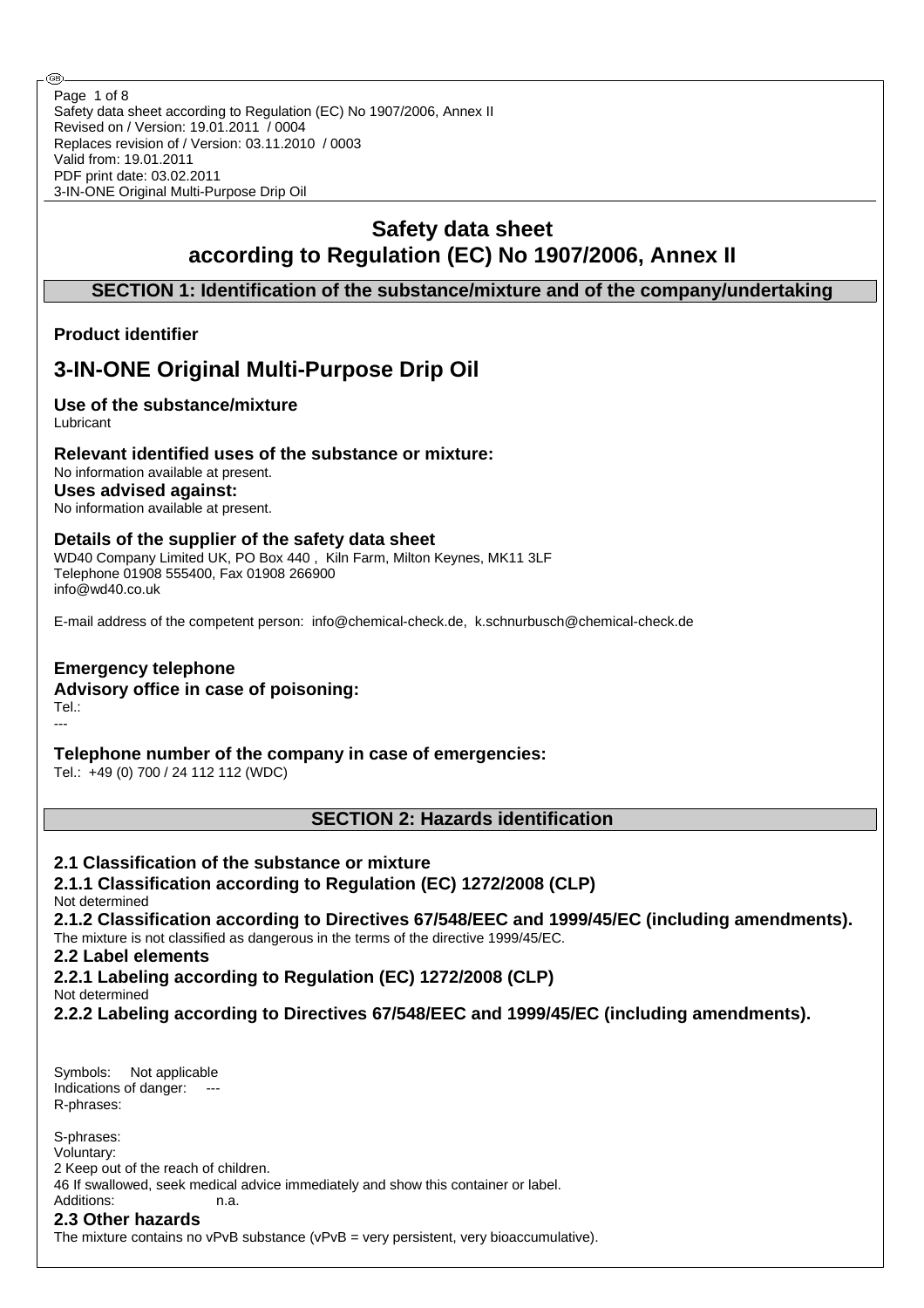Safety data sheet according to Regulation (EC) No 1907/2006, Annex II Revised on / Version: 19.01.2011 / 0004 Replaces revision of / Version: 03.11.2010 / 0003 Valid from: 19.01.2011 PDF print date: 03.02.2011 3-IN-ONE Original Multi-Purpose Drip Oil Page 2 of 8

The mixture contains no PBT substance (PBT = persistent, bioaccumulative, toxic). Product can compose a film on the water surface, which can prevent oxygen exchange. Hazardous to drinking water, on escape of even small quantities.

## **SECTION 3: Composition/information on ingredients**

## **3.1 Substance**

#### n.a. **3.2 Mixture**

Œ,

| --                                                       |                         |
|----------------------------------------------------------|-------------------------|
| <b>Registration number (ECHA)</b>                        |                         |
| <b>Index</b>                                             | -                       |
| <b>EINECS, ELINCS</b>                                    | -                       |
| <b>CAS</b>                                               | -                       |
| content %                                                |                         |
| Symbol                                                   | -                       |
| R-phrases                                                |                         |
| <b>Classification categories / Indications of danger</b> | $---$                   |
| Hazard class/Hazard category                             | <b>Hazard statement</b> |
| ---                                                      | ---                     |

# **SECTION 4: First aid measures**

#### **4.1 Description of first aid measures**

#### **Inhalation**

Remove person from danger area.

Supply person with fresh air and consult doctor according to symptoms.

#### **Skin contact**

Remove polluted, soaked clothing immediately, wash thoroughly with plenty of water and soap, in case of irritation of the skin (flare), consult a doctor.

Unsuitable cleaning product:

Solvent

# **Thinners**

**Eye contact**

Remove contact lenses.

Wash thoroughly for several minutes using copious water. Seek medical help if necessary.

### **Ingestion**

Rinse the mouth thoroughly with water.

Do not induce vomiting. Consult doctor immediately.

#### **4.2 Most important symptoms and effects, both acute and delayed**

Where relevant delayed occuring symptomes and effects will be found in section 11. or at the exposure routes under section 4.1. The following may occur: Irritation of the eyes With long-term contact: Drying of the skin. Dermatitis (skin inflammation) Oil acne On vapour formation: Irritation of the respiratory tract Ingestion: Gastrointestinal disturbances Nausea Vomiting Danger of aspiration Chemical pneumonitis (condition similar to pneumonia) **4.3 Indication of any immediate medical attention and special treatment needed** n.c.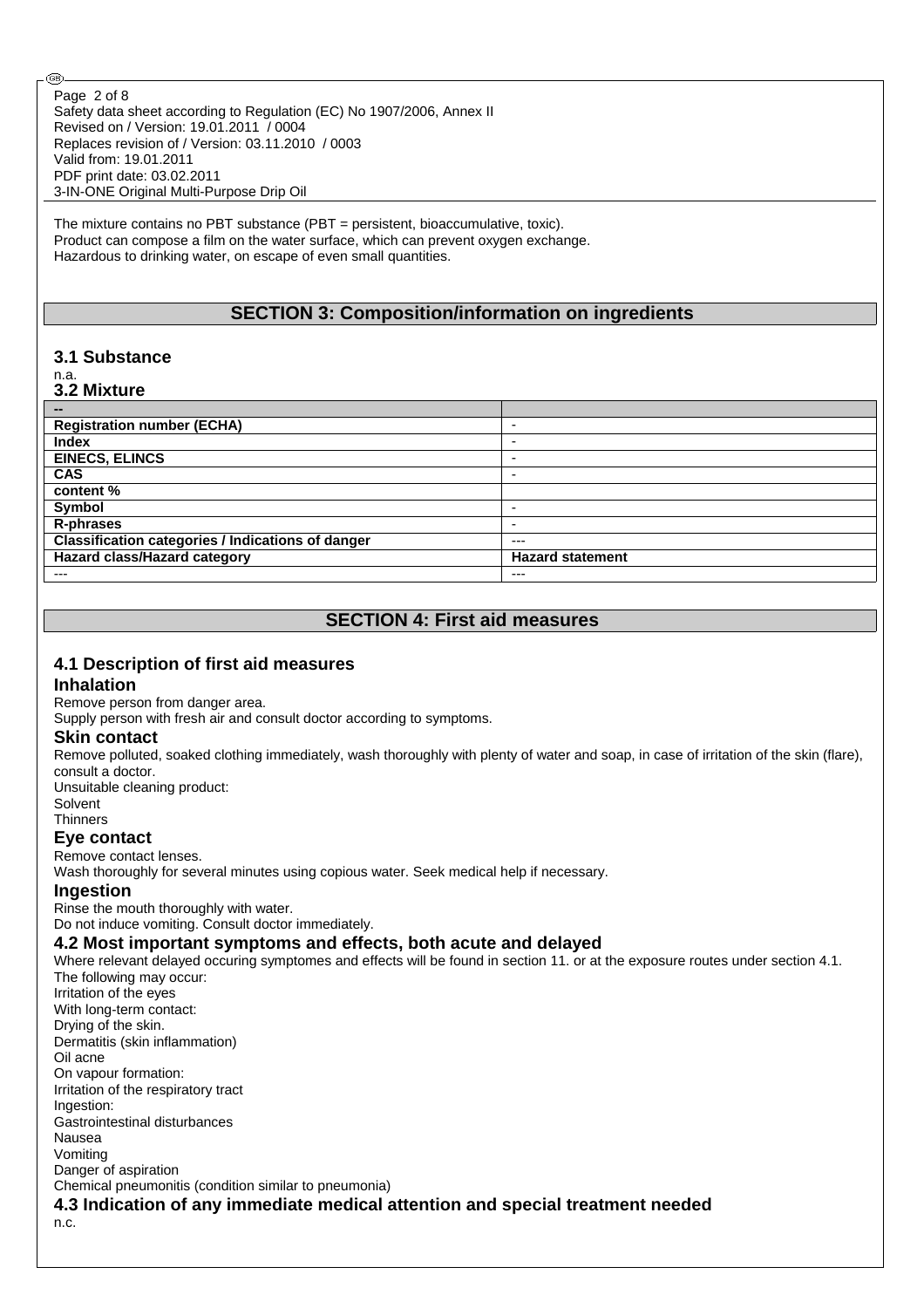#### Page 3 of 8

Safety data sheet according to Regulation (EC) No 1907/2006, Annex II Revised on / Version: 19.01.2011 / 0004 Replaces revision of / Version: 03.11.2010 / 0003 Valid from: 19.01.2011 PDF print date: 03.02.2011 3-IN-ONE Original Multi-Purpose Drip Oil

## **SECTION 5: Firefighting measures**

#### **5.1 Extinguishing media Suitable extinguishing media** CO<sub>2</sub> Foam Dry extinguisher Cool container at risk with water. **Unsuitable extinguishing media** High volume water jet **5.2 Special hazards arising from the substance or mixture** In case of fire the following can develop: Oxides of carbon Oxides of nitrogen Oxides of sulphur Toxic pyrolysis products. Flammable vapour/air mixtures **5.3 Advice for firefighters** In case of fire and/or explosion do not breathe fumes. Protective respirator with independent air supply. According to size of fire Full protection, if necessary Dispose of contaminated extinction water according to official regulations. **SECTION 6: Accidental release measures**

## **6.1 Personal precautions, protective equipment and emergency procedures**

Ensure sufficient supply of air. Avoid formation of oil mist. Avoid contact with eyes or skin. If applicable, caution - risk of slipping **6.2 Environmental precautions** If leakage occurs, dam up. Prevent from entering drainage system. Prevent surface and ground-water infiltration, as well as ground penetration. If accidental entry into drainage system occurs, inform responsible authorities. **6.3 Methods and material for containment and cleaning up** Soak up with absorbent material (e.g. universal binding agent, sand, diatomaceous earth, sawdust) and dispose of according to Section 13. Oil binder

Do not wash away with water or watery cleaning agents.

#### **6.4 Reference to other sections**

For personal protective equipment see Section 8 and for disposal instructions see Section 13.

**SECTION 7: Handling and storage**

In addition to information given in this section, relevant information can also be found in section 8 and 6.1.

#### **7.1 Precautions for safe handling**

Avoid formation of oil mist.

Ensure good ventilation.

Keep away from sources of ignition - Do not smoke.

Do not heat to temperatures close to flash point.

Avoid contact with eyes.

Avoid long lasting or intensive contact with skin.

Do not carry cleaning cloths soaked in product in trouser pockets.

Eating, drinking, smoking, as well as food-storage, is prohibited in work-room.

Observe directions on label and instructions for use.

General hygiene measures for the handling of chemicals are applicable.

Wash hands before breaks and at end of work.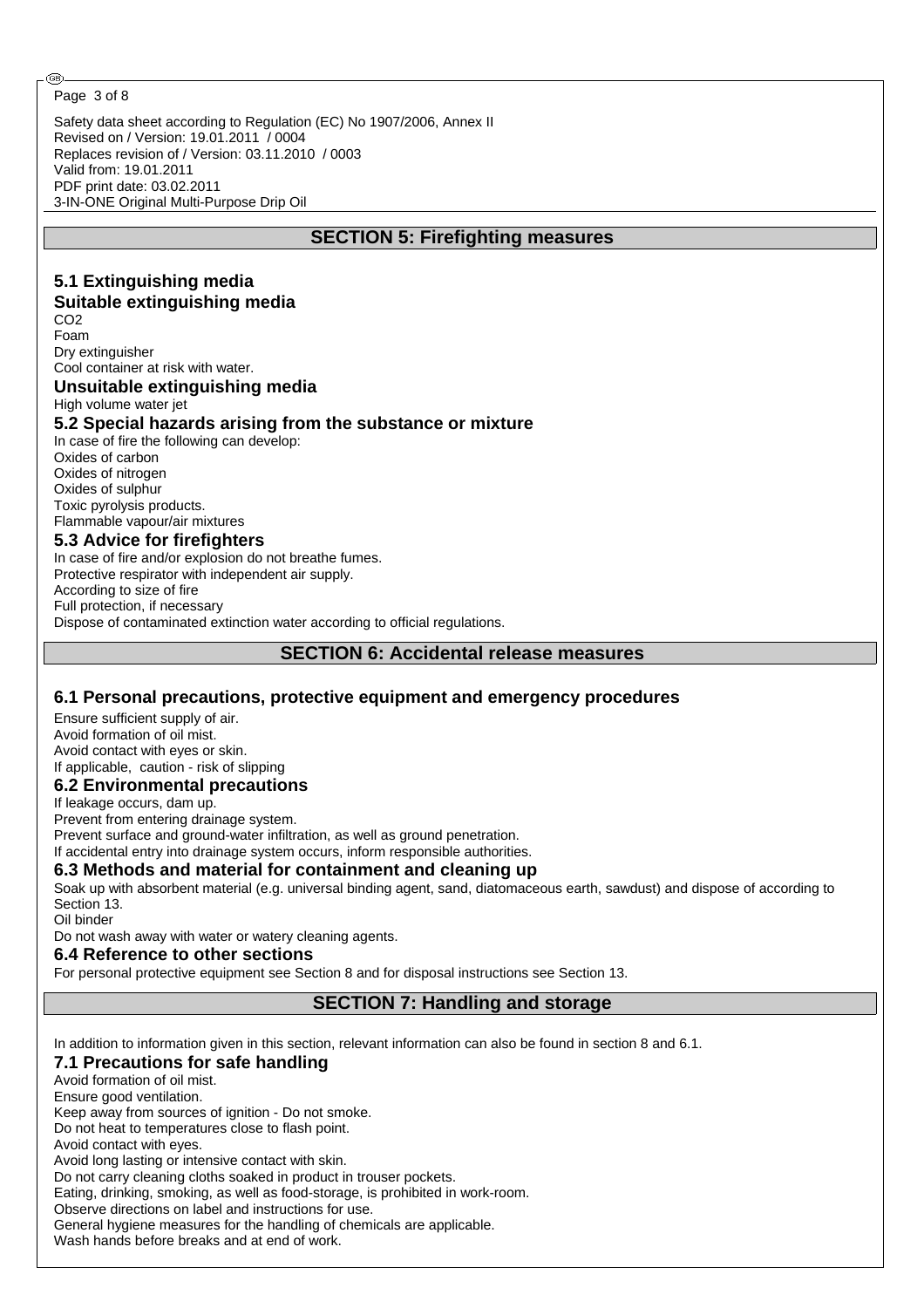Safety data sheet according to Regulation (EC) No 1907/2006, Annex II Revised on / Version: 19.01.2011 / 0004 Replaces revision of / Version: 03.11.2010 / 0003 Valid from: 19.01.2011 PDF print date: 03.02.2011 3-IN-ONE Original Multi-Purpose Drip Oil Page 4 of 8

Keep away from food, drink and animal feedingstuffs. Remove contaminated clothing and protective equipment before entering areas in which food is consumed.

# **7.2 Conditions for safe storage, including any incompatibilities**

Not to be stored in gangways or stair wells.

Store product closed and only in original packing. Impermeable floor.

Protect against moisture and store closed. Protect from direct sunlight and warming.

### **7.3 Specific end use(s)**

Œ,

No information available at present.

## **SECTION 8: Exposure controls/personal protection**

#### **8.1 Control parameters**

| ☜<br>$\omega$ hemical Name $\omega$ |                          | Oil mist, mineral |           |                      |                    |     | Content %: |
|-------------------------------------|--------------------------|-------------------|-----------|----------------------|--------------------|-----|------------|
| WEL<br>TWA.                         | (ACGIH)<br>ma/m3<br>,,,, |                   | WEL<br>__ | ;(ACGIH)<br>∫ma/m. ، |                    | --- |            |
| BMGV:<br>$- - -$                    |                          |                   |           |                      | Other information: | --- |            |

 WEL-TWA = Workplace Exposure Limit - Long-term exposure limit (8-hour TWA (= time weighted average) reference period) EH40. AGW = "Arbeitsplatzgrenzwert" (workplace limit value, Germany). | WEL-STEL = Workplace Exposure Limit - Short-terme exposure limit (15-minute reference period). | BMGV = Biological monitoring guidance value EH40. BGW = "Biologischer Grenzwert" (biological limit value, Germany) | Other information: Sen = Capable of causing occupational asthma. Sk = Can be absorbed through skin. Carc = Capable of causing cancer and/or heritable genetic damage.

\*\* = The exposure limit for this substance is repealed through the TRGS 900 (Germany) of January 2006 with the goal of revision.

#### **8.2 Exposure controls 8.2.1 Appropriate engineering controls**

Ensure good ventilation. This can be achieved by local suction or general air extraction. If this is insufficient to maintain the concentration under the WEL or AGW values, suitable breathing protection should be worn. Applies only if maximum permissible exposure values are listed here.

#### **8.2.2 Individual protection measures, such as personal protective equipment**

General hygiene measures for the handling of chemicals are applicable.

Wash hands before breaks and at end of work.

Keep away from food, drink and animal feedingstuffs.

Remove contaminated clothing and protective equipment before entering areas in which food is consumed.

Eye/face protection:

Tight fitting protective goggles (EN 166) with side protection, with danger of projections.

Skin protection - Hand protection: Protective gloves, oil resistant (EN 374) If applicable Protective Neopren gloves (EN 374). Protective nitrile gloves (EN 374) Protective PVC gloves (EN 374) Protective hand cream recommended.

Skin protection - Other: Protective working garments (e.g. safety shoes EN ISO 20345, long-sleeved protective working garments)

Respiratory protection: Normally not necessary. With oil mist formation: Filter A2 P2 (EN 14387), code colour brown, white Observe wearing time limitations for respiratory protection equipment.

#### Thermal hazards:

If applicable, these are included in the individual protective measures (eye/face protection, skin protection, respiratory protection).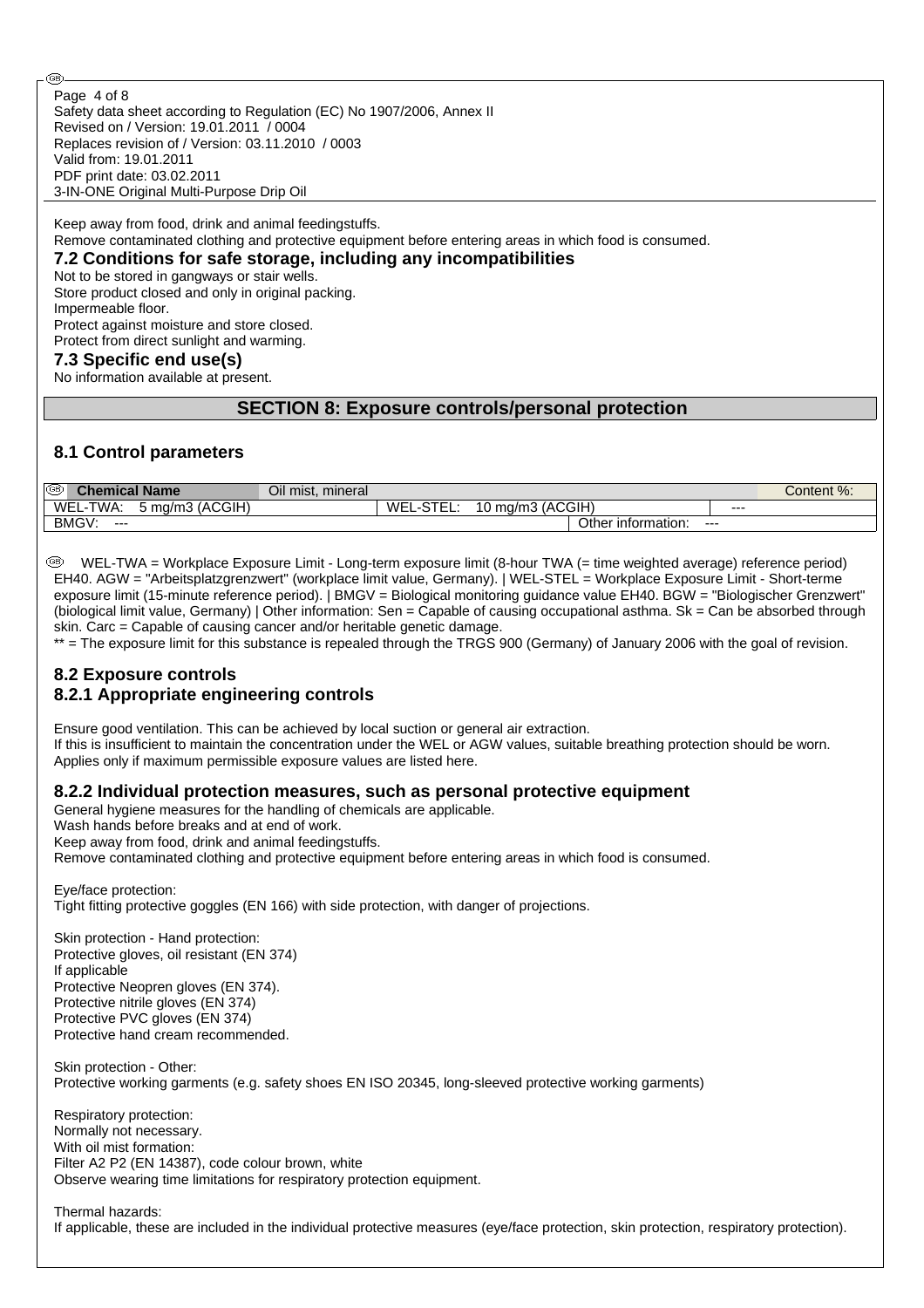Safety data sheet according to Regulation (EC) No 1907/2006, Annex II Revised on / Version: 19.01.2011 / 0004 Replaces revision of / Version: 03.11.2010 / 0003 Valid from: 19.01.2011 PDF print date: 03.02.2011 3-IN-ONE Original Multi-Purpose Drip Oil Page 5 of 8

Additional information on hand protection - No tests have been performed.

In the case of mixtures, the selection has been made according to the knowledge available and the information about the contents. Selection of materials derived from glove manufacturer's indications.

Final selection of glove material must be made taking the breakthrough times, permeation rates and degradation into account. Selection of a suitable glove depends not only on the material but also on other quality characteristics and varies from manufacturer to manufacturer.

In the case of mixtures, the resistance of glove materials cannot be predicted and must therefore be tested before use.

The exact breakthrough time of the glove material can be requested from the protective glove manufacturer and must be observed.

#### **8.2.3 Environmental exposure controls**

No information available at present.

Œ,

#### **SECTION 9: Physical and chemical properties**

#### **9.1 Information on basic physical and chemical properties**

| Physical state:                          | Liquid                     |
|------------------------------------------|----------------------------|
| Colour:                                  | According to specification |
| Odour:                                   | Characteristic             |
| Odour threshold:                         | Not determined             |
| pH-value:                                | Not determined             |
| Melting point/freezing point:            | Not determined             |
| Initial boiling point and boiling range: | Not determined             |
| Flash point:                             | $~150~^{\circ}$ C          |
| Evaporation rate:                        | Not determined             |
| Flammability (solid, gas):               | Not determined             |
| Lower explosive limit:                   | Not determined             |
| Upper explosive limit:                   | Not determined             |
| Vapour pressure:                         | Not determined             |
| Vapour density (air $= 1$ ):             | Not determined             |
| Density:                                 | 0,905 g/ml (15°C)          |
| Bulk density:                            | Not determined             |
| Solubility(ies):                         | Not determined             |
| Water solubility:                        | Insoluble                  |
| Partition coefficient (n-octanol/water): | Not determined             |
| Auto-ignition temperature:               | Not determined             |
| Decomposition temperature:               | Not determined             |
| Viscosity:                               | >7 mm2/s (40°C)            |
| Explosive properties:                    | Not determined             |
| Oxidising properties:                    | Not determined             |
| 9.2 Other information                    |                            |
| Miscibility:                             | Not determined             |
| Fat solubility / solvent:                | Not determined             |
| Conductivity:                            | Not determined             |
| Surface tension:                         | Not determined             |
| Solvents content:                        | Not determined             |
|                                          |                            |

#### **SECTION 10: Stability and reactivity**

#### **10.1 Reactivity**

See also Subsection 10.4 to 10.6. The product has not been tested.

# **10.2 Chemical stability**

See also Subsection 10.4 to 10.6. Stable with proper storage and handling. **10.3 Possibility of hazardous reactions**

See also Subsection 10.4 to 10.6. No decomposition if used as intended.

#### **10.4 Conditions to avoid**

See also section 7. Heating, open flame, ignition sources Protect from humidity.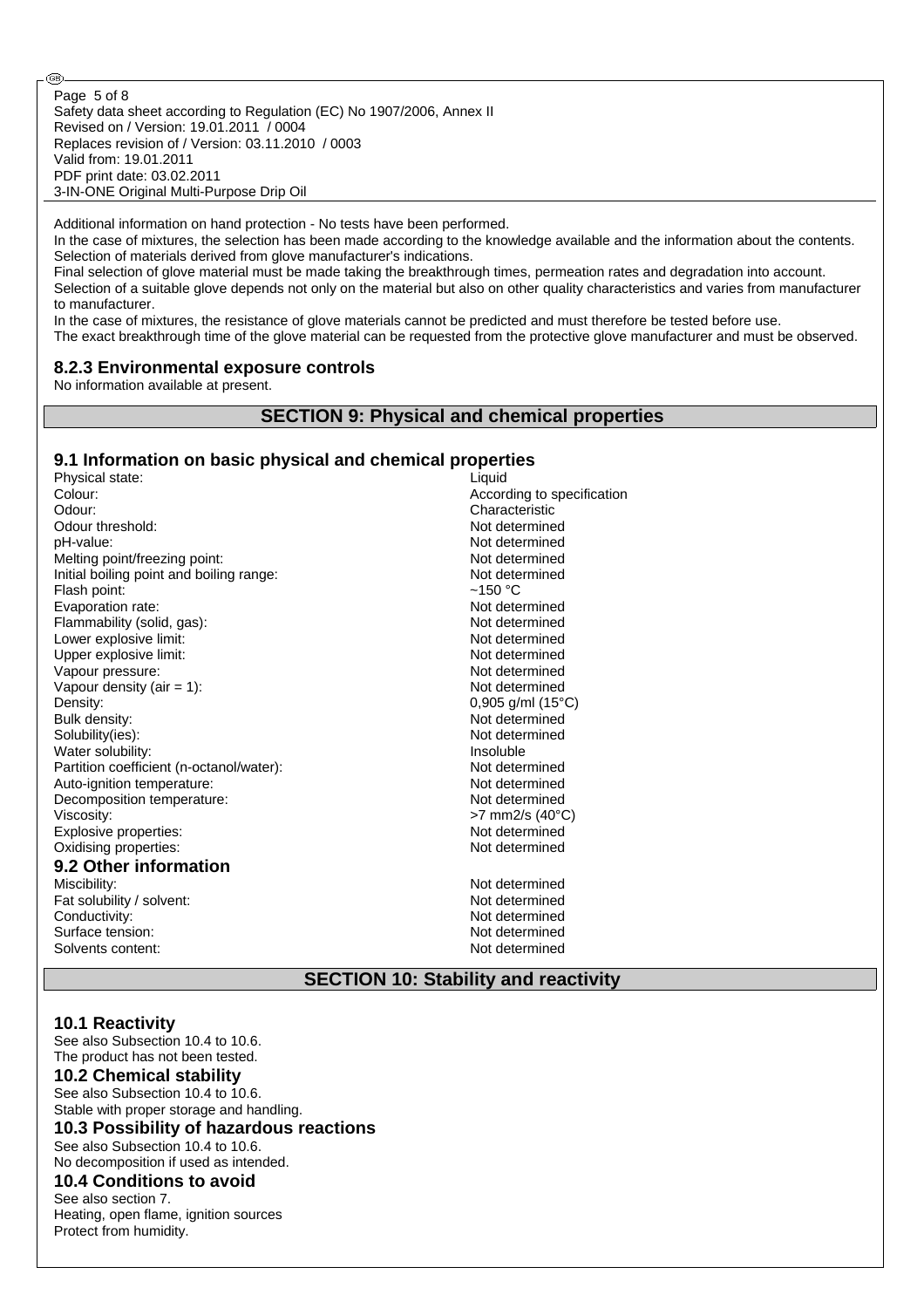#### Page 6 of 8

⊛

Safety data sheet according to Regulation (EC) No 1907/2006, Annex II Revised on / Version: 19.01.2011 / 0004 Replaces revision of / Version: 03.11.2010 / 0003 Valid from: 19.01.2011 PDF print date: 03.02.2011 3-IN-ONE Original Multi-Purpose Drip Oil

#### **10.5 Incompatible materials**

See also section 7. Avoid contact with strong oxidizing agents. **10.6 Hazardous decomposition products** See also Subsection 10.4 to 10.6. See also section 5.3

No decomposition when used as directed.

### **SECTION 11: Toxicological information**

The product was not tested.

Classification according to calculation procedure.

| 3-IN-ONE Original Multi-Purpose Drip Oil |        |       |      |          |                    |              |
|------------------------------------------|--------|-------|------|----------|--------------------|--------------|
| Toxicity/effect                          | Endpoi | Value | Unit | Organism | <b>Test method</b> | <b>Notes</b> |
|                                          | nt     |       |      |          |                    |              |
| Acute toxicity, by oral route:           |        |       |      | $---$    |                    | n.d.a.       |
| Acute toxicity, by dermal                |        |       |      | ---      |                    | n.d.a.       |
| route:                                   |        |       |      |          |                    |              |
| Acute toxicity, by inhalation:           |        |       |      | $- - -$  |                    | n.d.a.       |
| Skin corrosion/irritation:               |        |       |      | $---$    |                    | n.d.a.       |
| Serious eye                              |        |       |      | ---      |                    | n.d.a.       |
| damage/irritation:                       |        |       |      |          |                    |              |
| Respiratory or skin                      |        |       |      | $- - -$  |                    | n.d.a.       |
| sensitisation:                           |        |       |      |          |                    |              |
| Germ cell mutagenicity:                  |        |       |      | $- - -$  |                    | n.d.a.       |
| Carcinogenicity:                         |        |       |      | ---      |                    | n.d.a.       |
| Reproductive toxicity:                   |        |       |      | $- - -$  |                    | n.d.a.       |
| Specific target organ toxicity -         |        |       |      | ---      |                    | n.d.a.       |
| single exposure (STOT-SE):               |        |       |      |          |                    |              |
| Specific target organ toxicity -         |        |       |      | ---      |                    | n.d.a.       |
| repeated exposure (STOT-                 |        |       |      |          |                    |              |
| RE):                                     |        |       |      |          |                    |              |
| Aspiration hazard:                       |        |       |      | $- - -$  |                    | n.d.a.       |
| Respiratory tract irritation:            |        |       |      | $---$    |                    | n.d.a.       |
| Repeated dose toxicity:                  |        |       |      | ---      |                    | n.d.a.       |
| Symptoms:                                |        |       |      | $---$    |                    | n.d.a.       |

# **SECTION 12: Ecological information**

|  | The product was not tested. |  |
|--|-----------------------------|--|
|  |                             |  |

Persistence and degradability: Not readily biodegradable

Isolate as much as possible with an oil separator. According to the recipe, contains no AOX.

| According to the recipe, contains no AOA.<br>3-IN-ONE Original Multi-Purpose Drip Oil |          |      |       |      |          |                    |                     |
|---------------------------------------------------------------------------------------|----------|------|-------|------|----------|--------------------|---------------------|
| <b>Toxicity/effect</b>                                                                | Endpoint | Time | Value | Unit | Organism | <b>Test method</b> | <b>Notes</b>        |
| Toxicity to fish:                                                                     |          |      |       |      |          |                    | n.d.a.              |
| Toxicity to daphnia:                                                                  |          |      |       |      |          |                    | n.d.a.              |
| Toxicity to algae:                                                                    |          |      |       |      |          |                    | n.d.a.              |
| Persistence and                                                                       |          |      |       |      |          |                    | Not readily         |
| degradability:                                                                        |          |      |       |      |          |                    | biodegradable       |
| <b>Bioaccumulative</b>                                                                |          |      |       |      |          |                    | Concentration in    |
| potential:                                                                            |          |      |       |      |          |                    | organisms possible. |
| Mobility in soil:                                                                     |          |      |       |      |          |                    | n.d.a.              |
| Results of PBT and                                                                    |          |      |       |      |          |                    | n.d.a.              |
| vPvB assessment                                                                       |          |      |       |      |          |                    |                     |
| Other adverse effects:                                                                |          |      |       |      |          |                    | n.d.a.              |

# **SECTION 13: Disposal considerations**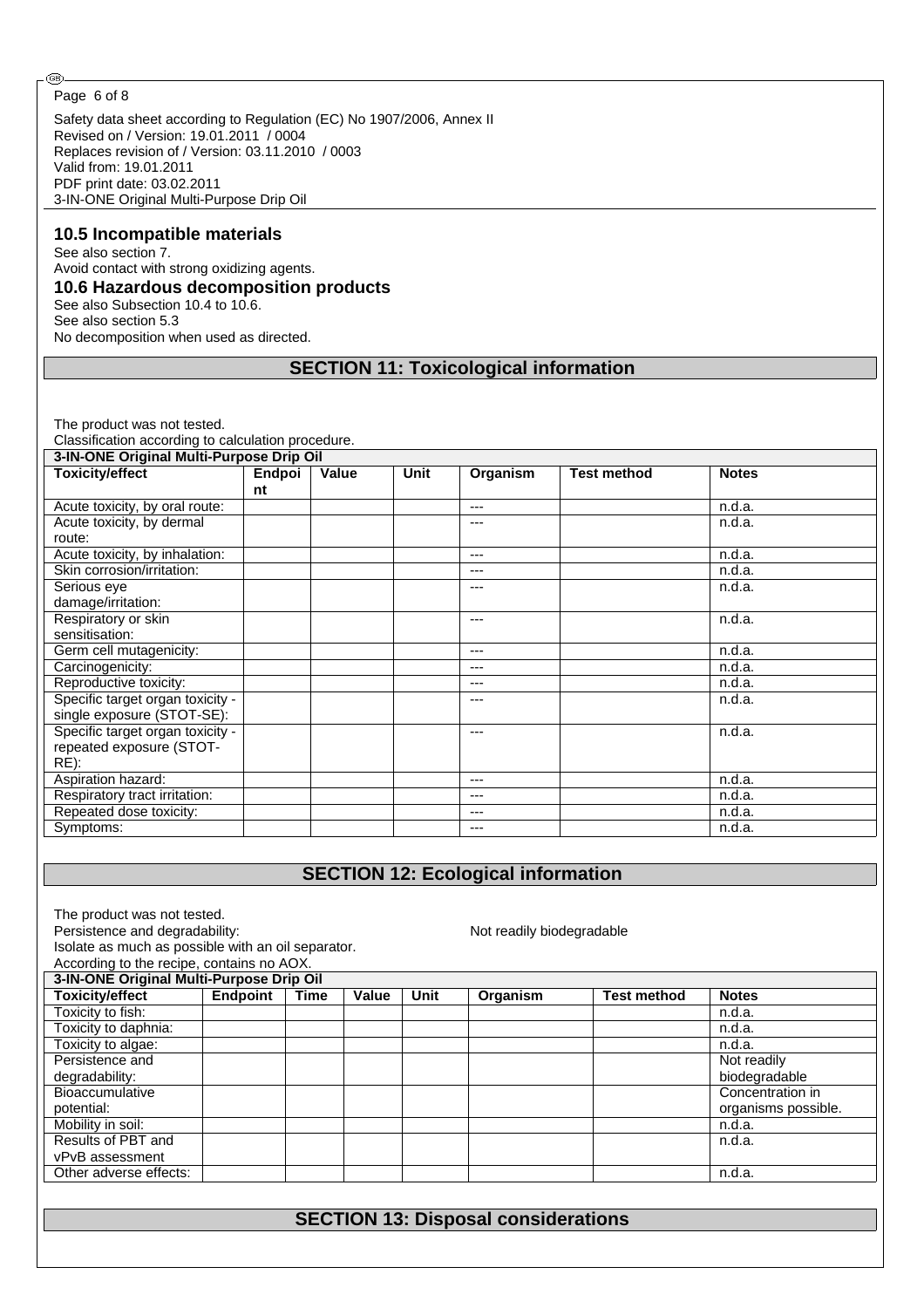#### Page 7 of 8

Safety data sheet according to Regulation (EC) No 1907/2006, Annex II Revised on / Version: 19.01.2011 / 0004 Replaces revision of / Version: 03.11.2010 / 0003 Valid from: 19.01.2011 PDF print date: 03.02.2011 3-IN-ONE Original Multi-Purpose Drip Oil

## **13.1 Waste treatment methods**

## **For the substance / mixture / residual amounts**

Soaked polluted cloths, paper or other organic materials represent a fire hazard and should be controlled, collected and disposed of. EC disposal code no.:

The waste codes are recommendations based on the scheduled use of this product.

Owing to the user's specific conditions for use and disposal, other waste codes may be

allocated under certain circumstances. (2001/118/EC, 2001/119/EC, 2001/573/EC)

13 02 05 mineral-based non-chlorinated engine, gear and lubricating oils

Recommendation:

Pay attention to local and national official regulations

E.g. dispose at suitable refuse site.

E.g. suitable incineration plant.

#### **For contaminated packing material**

Pay attention to local and national official regulations

15 01 01 paper and cardboard packaging

15 01 02 plastic packaging

15 01 04 metallic packaging

Empty container completely.

Uncontaminated packaging can be recycled. Dispose of packaging that cannot be cleaned in the same manner as the substance.

**SECTION 14: Transport information**

## **General statements**

| UN number:                                                                        | n.a.           |
|-----------------------------------------------------------------------------------|----------------|
| Transport by road/by rail (ADR/RID)                                               |                |
| UN proper shipping name:                                                          |                |
| Transport hazard class(es):                                                       | n.a.           |
| Packing group:                                                                    | n.a.           |
| Classification code:                                                              | n.a.           |
| LQ (ADR 2011):                                                                    | n.a.           |
| LQ (ADR 2009):                                                                    | n.a.           |
| Environmental hazards:                                                            | Not applicable |
| Tunnel restriction code:                                                          |                |
| Transport by sea (IMDG-code)                                                      |                |
| UN proper shipping name:                                                          |                |
| Transport hazard class(es):                                                       | n.a.           |
| Packing group:                                                                    | n.a.           |
| Marine Pollutant:                                                                 | n.a            |
| Environmental hazards:                                                            | Not applicable |
| Transport by air (IATA)                                                           |                |
| UN proper shipping name:                                                          |                |
| Transport hazard class(es):                                                       | n.a.           |
| Packing group:                                                                    | n.a.           |
| Environmental hazards:                                                            | Not applicable |
| Special precautions for user                                                      |                |
| Unless specified otherwise, general measures for safe transport must be followed. |                |
| Transport in bulk according to Annex II of MARPOL 73/78 and the IBC Code          |                |
| Non-dangerous material according to Transport Regulations.                        |                |
| <b>Additional information:</b>                                                    |                |
|                                                                                   |                |

Non-dangerous material according to Transport Regulations.

## **SECTION 15: Regulatory information**

**15.1 Safety, health and environmental regulations/legislation specific for the substance or mixture** For classification and labelling see Section 2. Observe restrictions: n.a.

**VOC (1999/13/EC): <1% w/w 15.2 Chemical safety assessment**